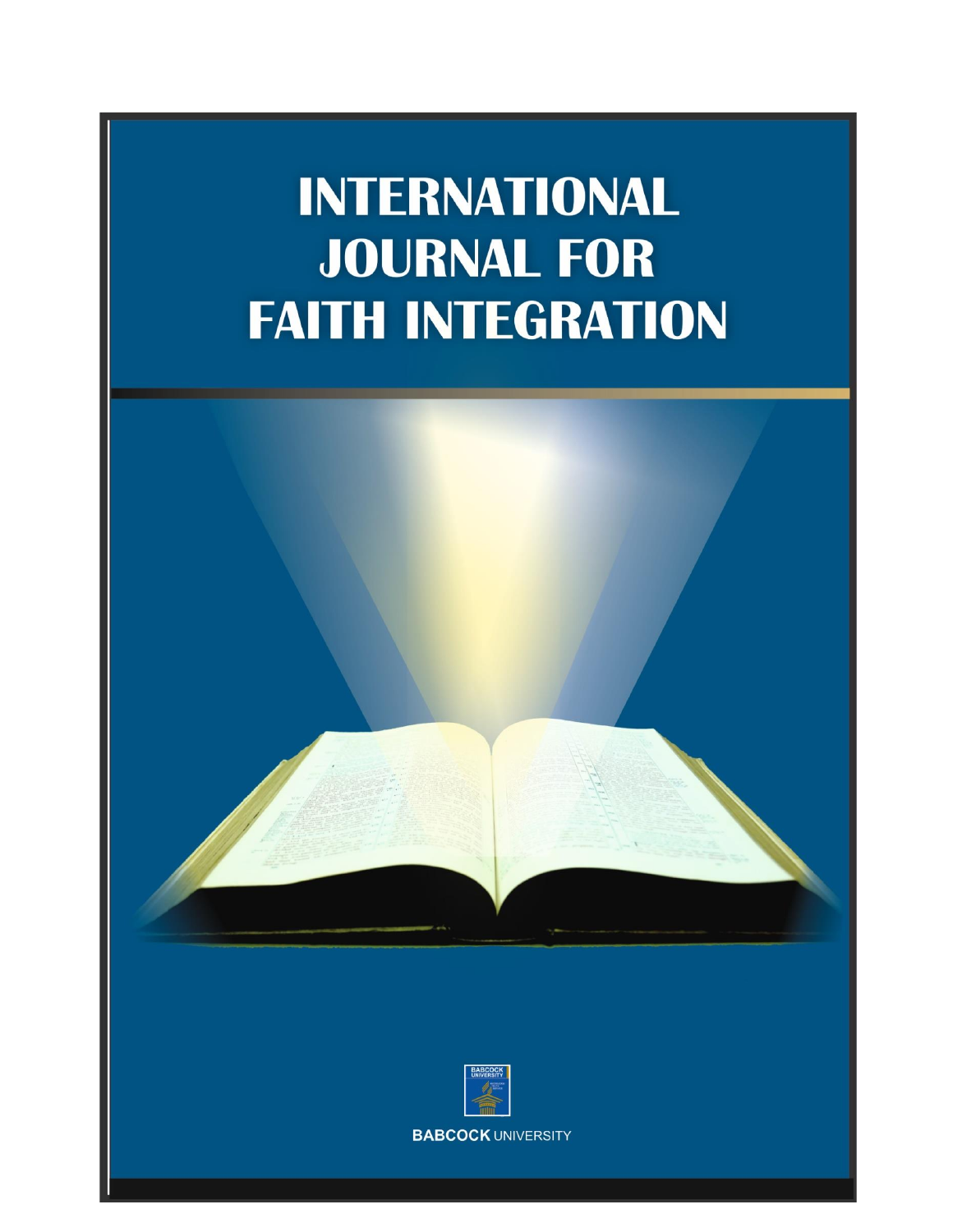

| <b>Volume 2</b> | <b>June 2021</b> | <b>Number 1</b> |
|-----------------|------------------|-----------------|
|                 |                  |                 |

## **Instructions for Our Everyday Living and Work**

Constance C. Nwosu

Babcock University

## **International Journal for Faith Integration Volume 2, Number 1**

© 2021 Institute for Faith Integration, Babcock University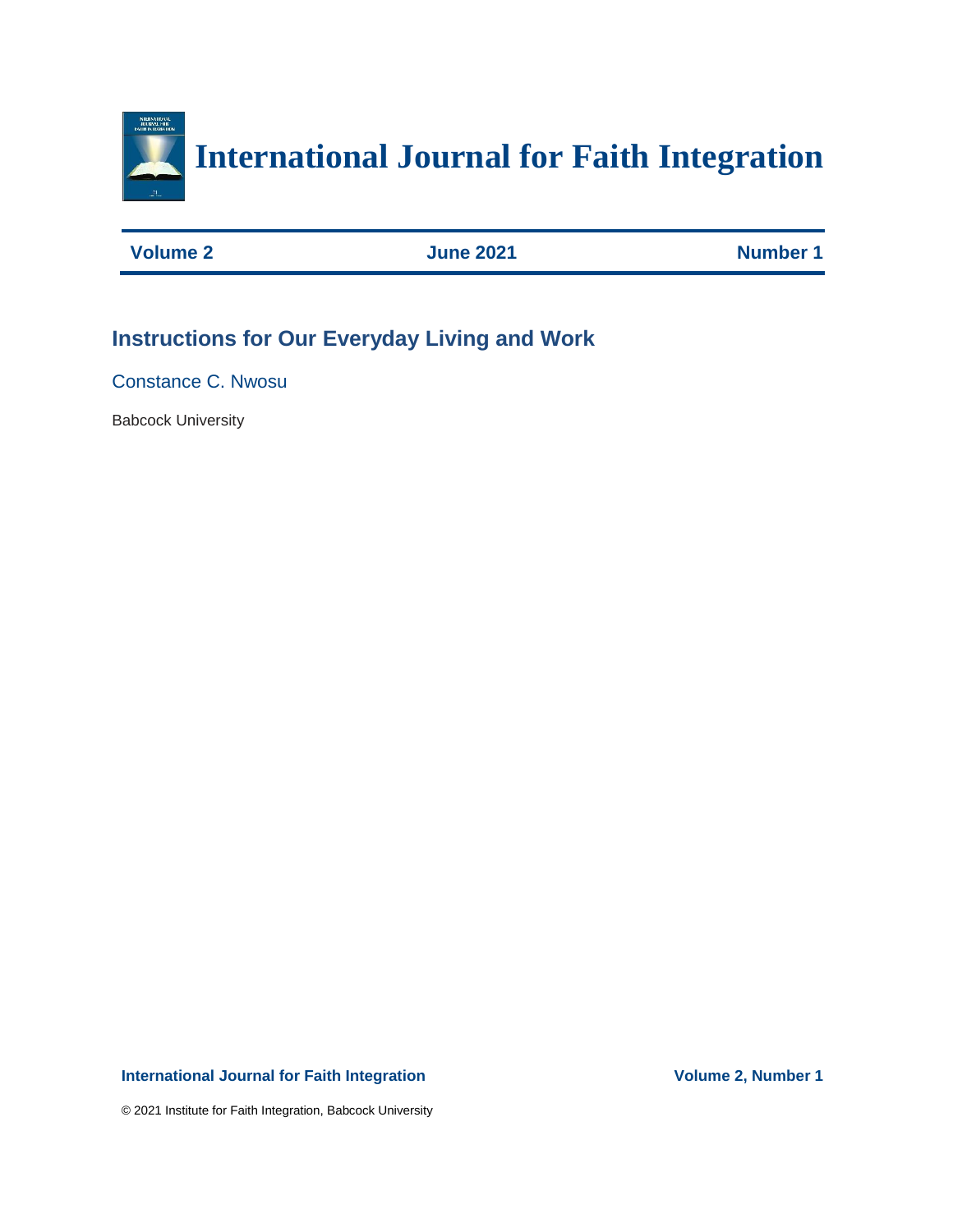## **Editorial**

## **Instructions for Our Everyday Living and Work**

## Constance C. Nwosu, Ph.D.

Office of Institutional Effectiveness, Babcock University, Ilishan-Remo, Ogun State, Nigeria

A couple of years ago, I was in a prayer meeting, and one of my colleagues was asked to pray. While praying, she acknowledged God as" The God Who Gives Instructions". For some reasons, that sounded so new to me as if that were the first time I would think of God in that role. And, at that time, I was reading the Old Testament portion of the Bible for my morning devotions. From that moment, each time I opened my Bible, I saw God giving series of instructions to us Himself and through various channels – humans and nature. God's instructions are not limited only to the Old Testament. The New Testament is replete with instructions from Jesus Christ and His disciples on how Christians should live, work, relate, minister, and engage in this world. There is no situation in life that God has not instructed on how to confront; there is no work or responsibility that God has not instructed on how to perform. The challenge that confronts us as Christians is that, sometimes, we are too busy to find those instructions from the word of God, and to apply them to our situations or work. Other times, we are satisfied with just doing things the way they have always been done, without asking what the Lord says about those situations.

The Bible is our instruction book. In it, we find the God Who gives us instructions and the instructions He has laid out for us. If we apply ourselves to His instructions, we will be able to live and work according to His will, and will have peace. Through Job, God instructs us: "Acquaint now thyself with Him, and be at peace; thereby good shall come unto thee. Receive, I pray thee, the law from His mouth, and lay up His words in thine heart" (Job 22:21-22). If we live according to His instructions, we will fulfil His mandate to be the salt of the earth (Matthew 5:13) and the light of the world (Matthew 5:14). It is only the light from the word of God that can dispel the spiritual darkness that has engulfed our world today. It is that light that will reveal to us how to live out our faith as Jesus did when He was on earth.

In this issue of the *International Journal for Faith Integration*, the authors present researchbased and practical articles that reflect how God's instructions in His words affect what we do and how we live. I invite you to sit back, read and enjoy them. May they challenge you to search for instructions from the word of God and apply them to your everyday living and work! May God bless you as you do His will!

## **International Journal for Faith Integration Volume 2, Number 1**

© 2021 Institute for Faith Integration, Babcock University